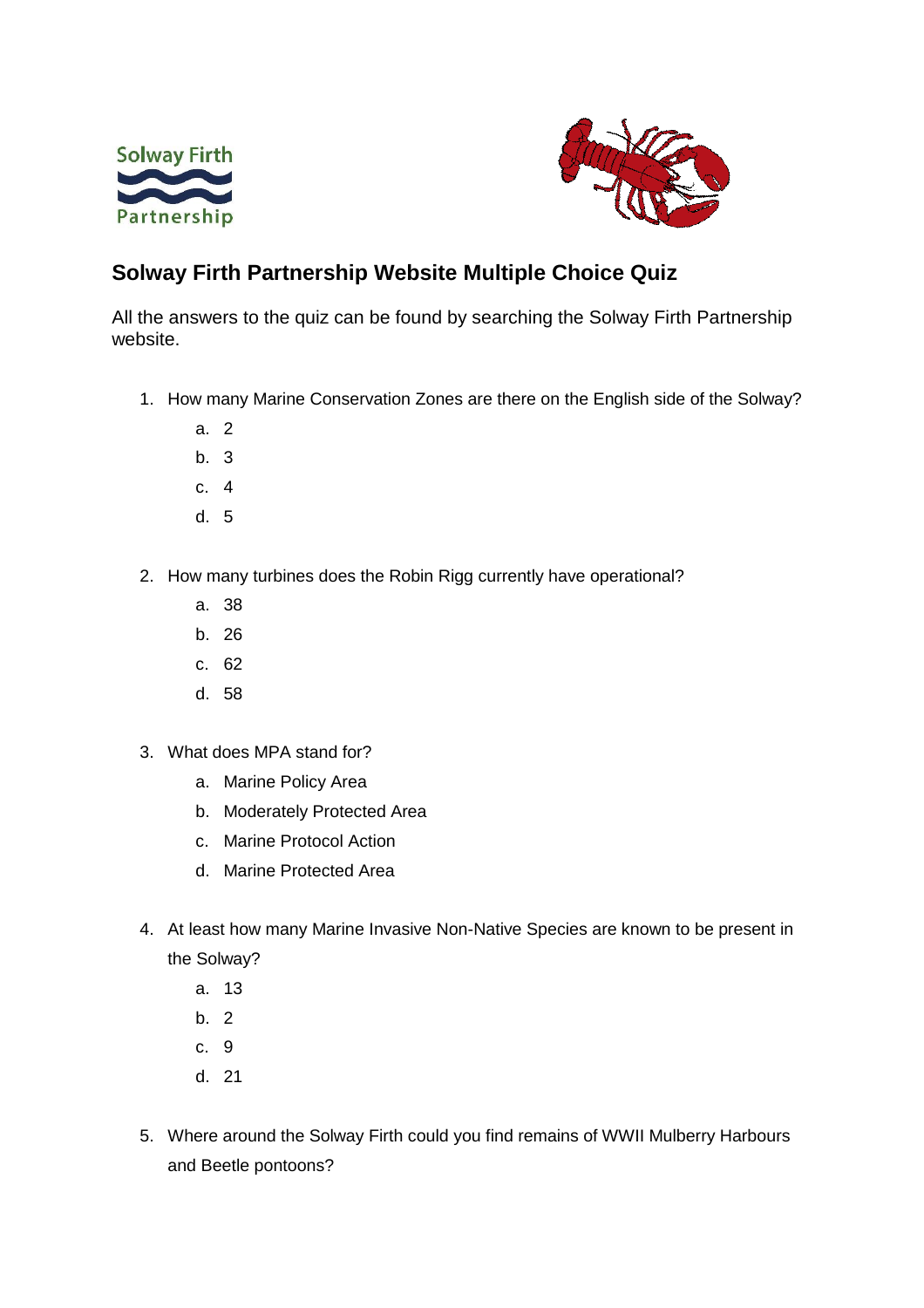- a. Portyerrock
- b. Annan
- c. Silloth
- d. St Bees Head
- 6. How many lighthouses are on the Scottish Solway coast?
	- a. 3
	- b. 1
	- c. 7
	- d. 10

How many of them can you name?

- 7. How many lighthouses are on the English Solway Coast?
	- a. 4
	- b. 6
	- c. 7
	- d. 18

How many of them can you name?

- 8. How many designated bathing waters are there on the Scottish Solway coast?
	- a. 7
	- b. 12
	- c. 2
	- d. 4

How many can you name?

- 9. How many designated bathing waters are there on the English Solway coast?
	- a. 1
	- b. 2
	- c. 8
	- d. 10

How many can you name?

- 10. The Solway Coast AONB is on the English side of the Solway. What does AONB stand for?
	- a. Area of Only Nature and Bees
	- b. All Outdoors Nature Biodiversity